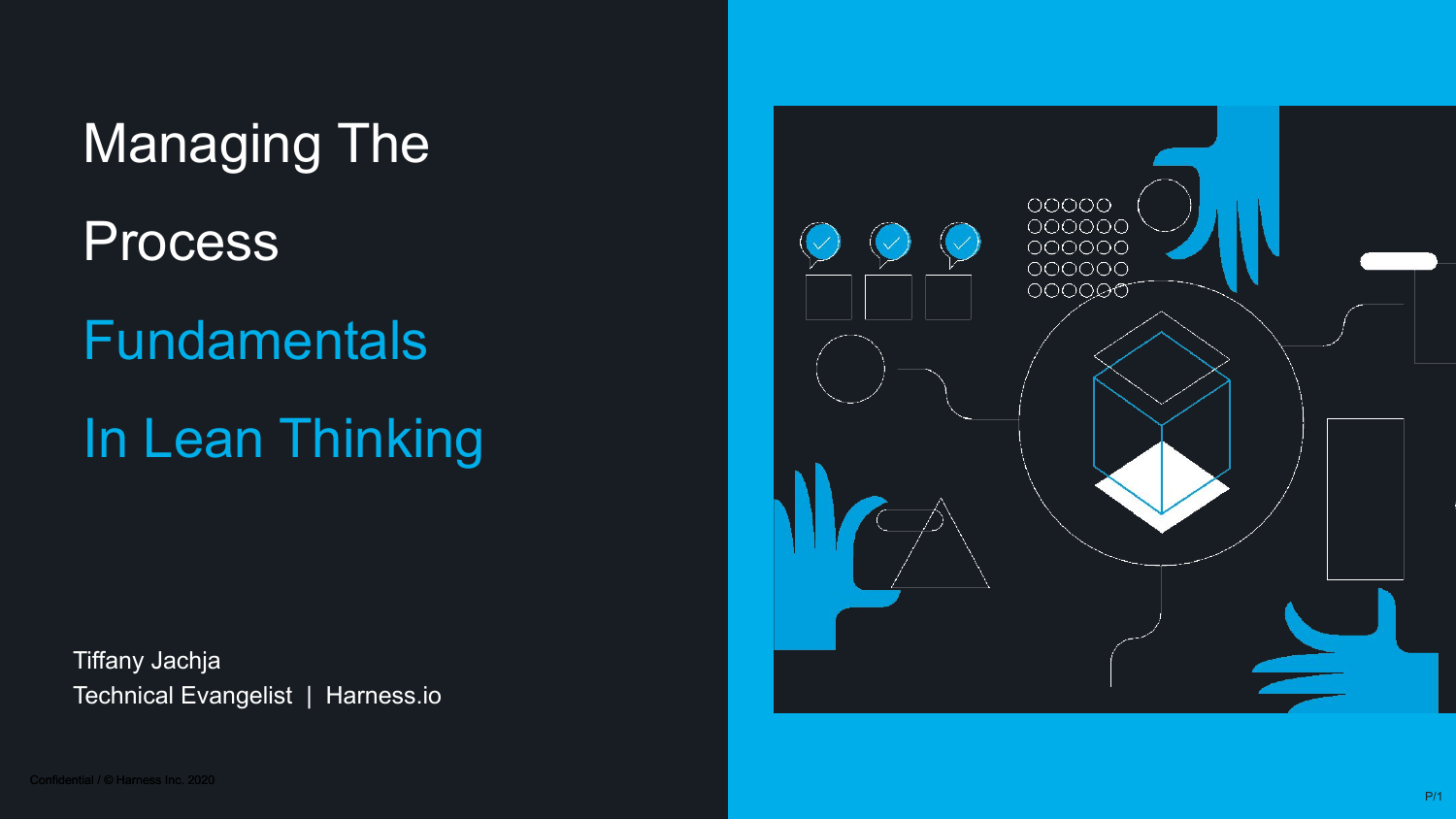A combination of people, process, and technology that maps, optimizes, visualizes, and governs business value flow through software delivery pipelines.

/ Forrester Research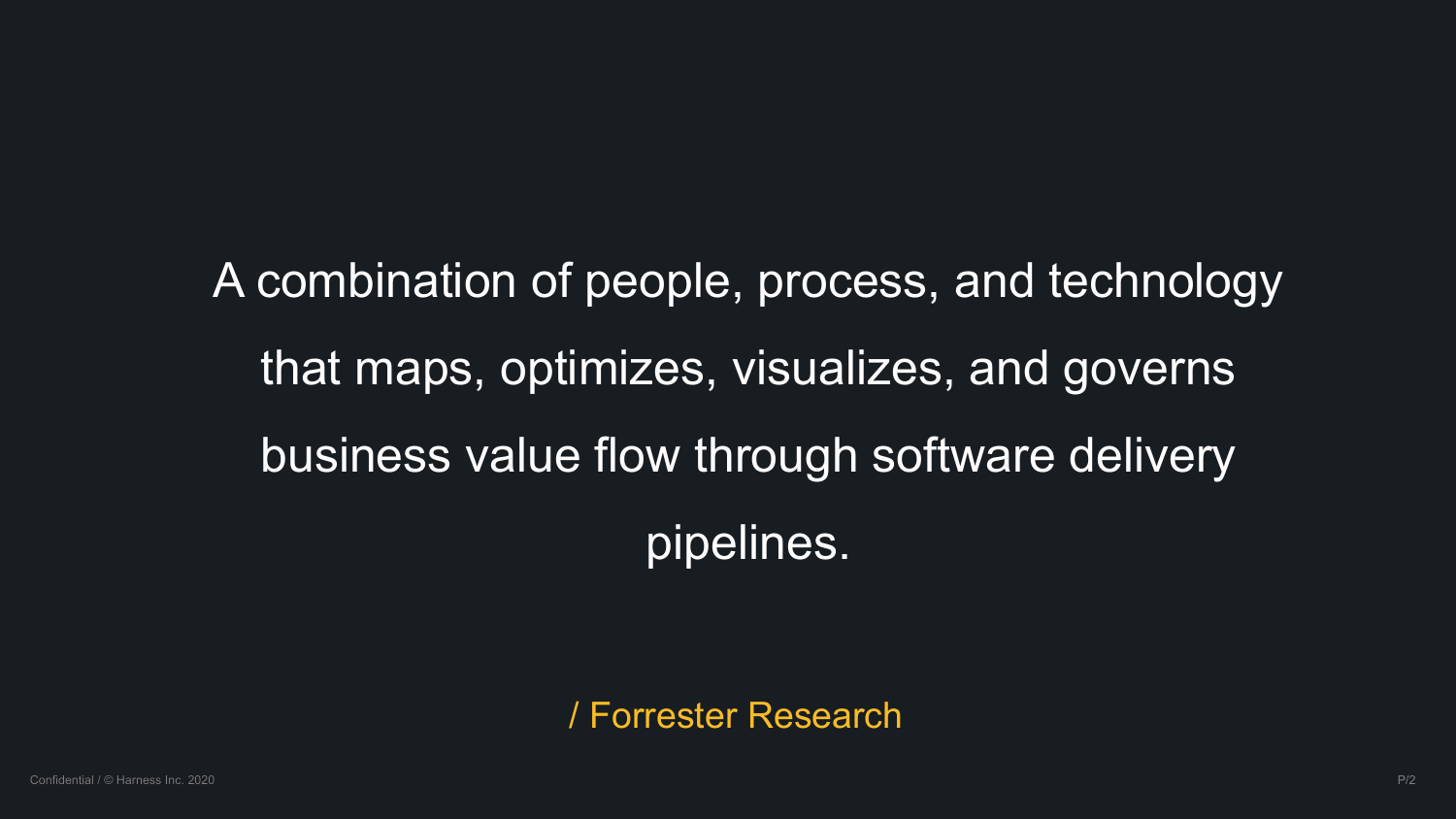**Value Stream Mgmt**

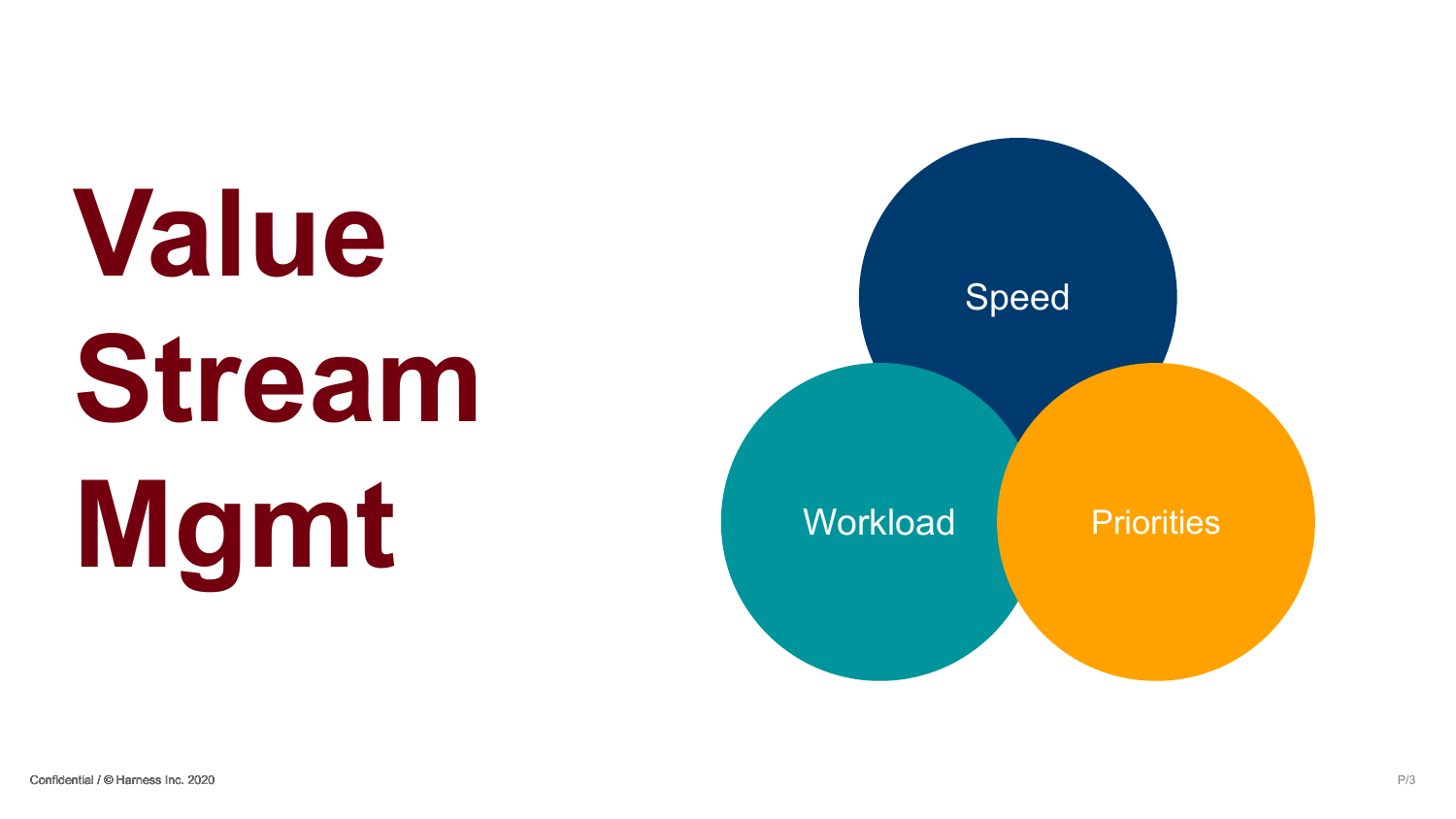**Value** 

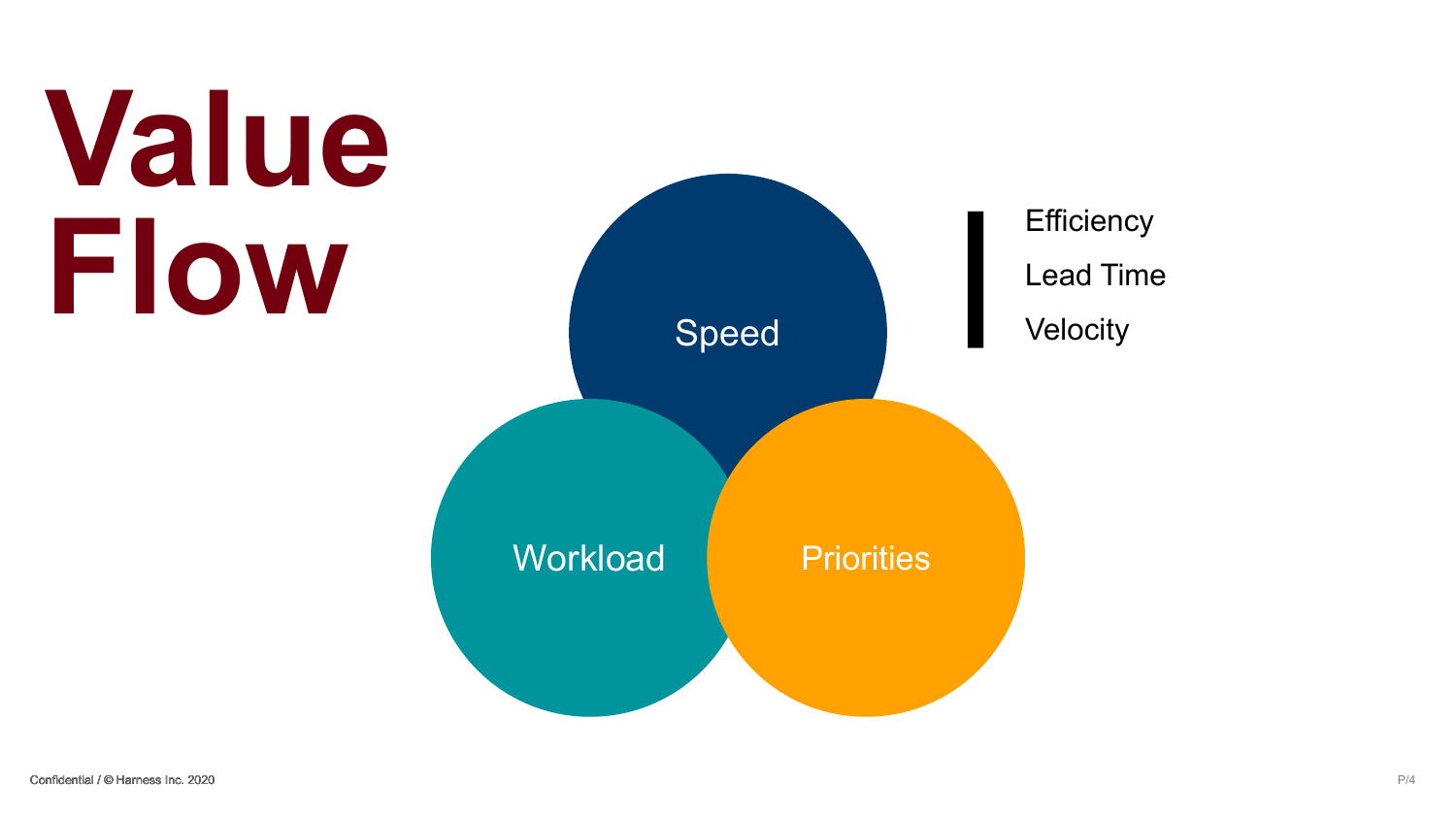**Value FLOW** Speed Velocity Lead Time **Efficiency Distribution** Automation Work in Progress **|** Speed Workload **Priorities**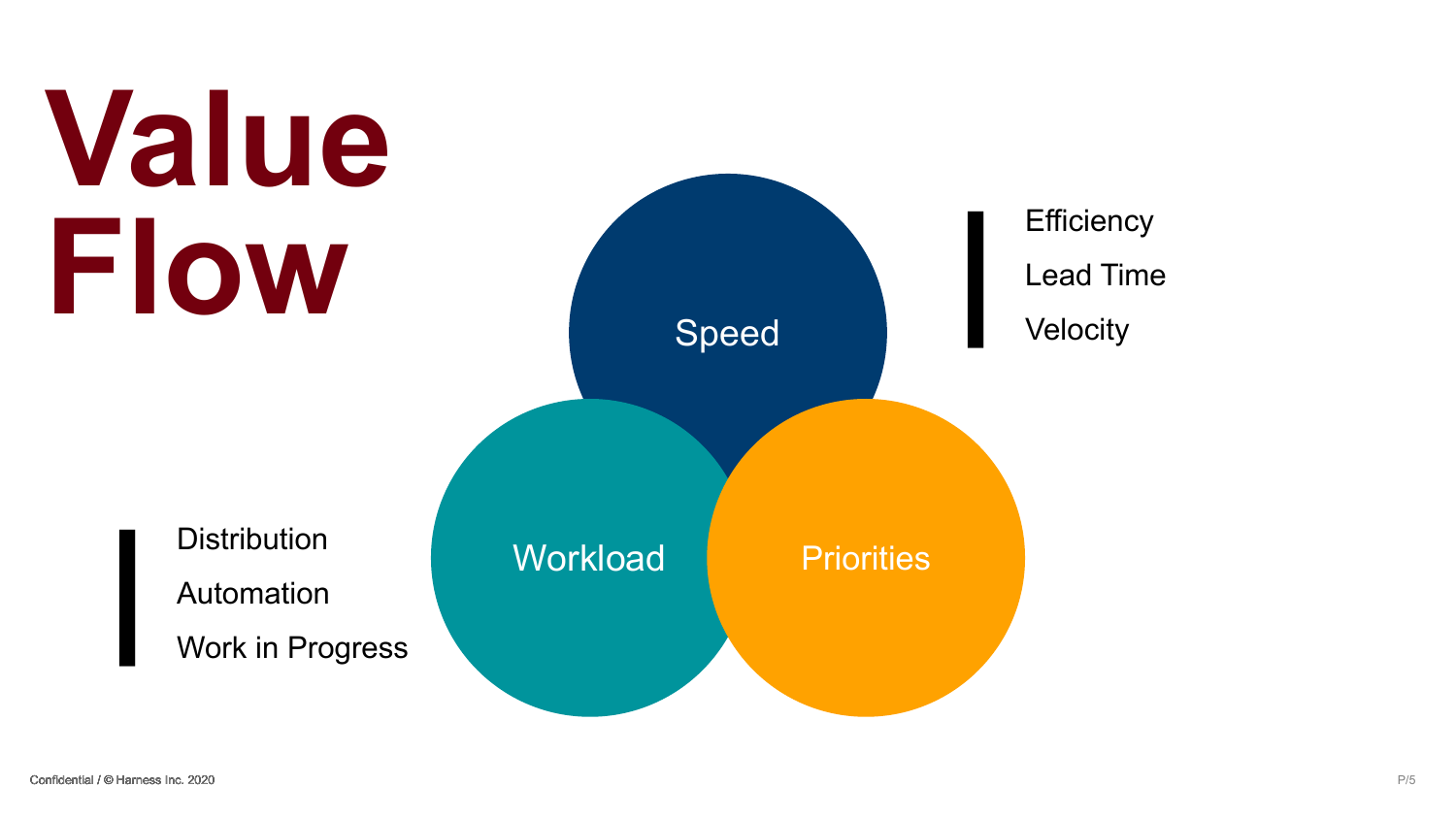**Value FIOW** Speed Velocity Lead Time **Efficiency Distribution** Automation Work in Progress **| Resources Waste** Risk vs Gain **|** Speed Workload **Priorities**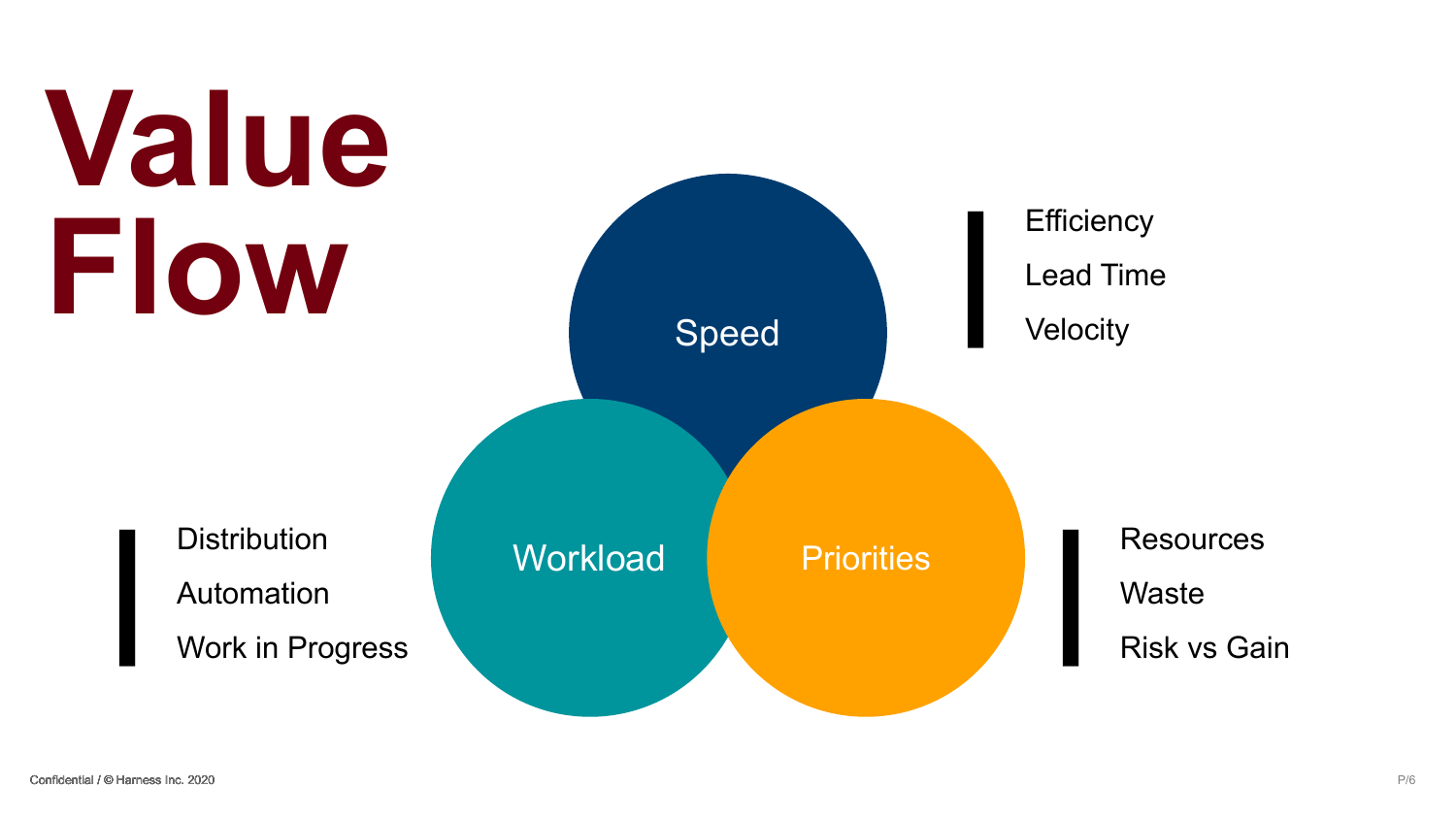**So, What Is Lean Thinking?**

#### People Versus Process

Building environments for continuous improvements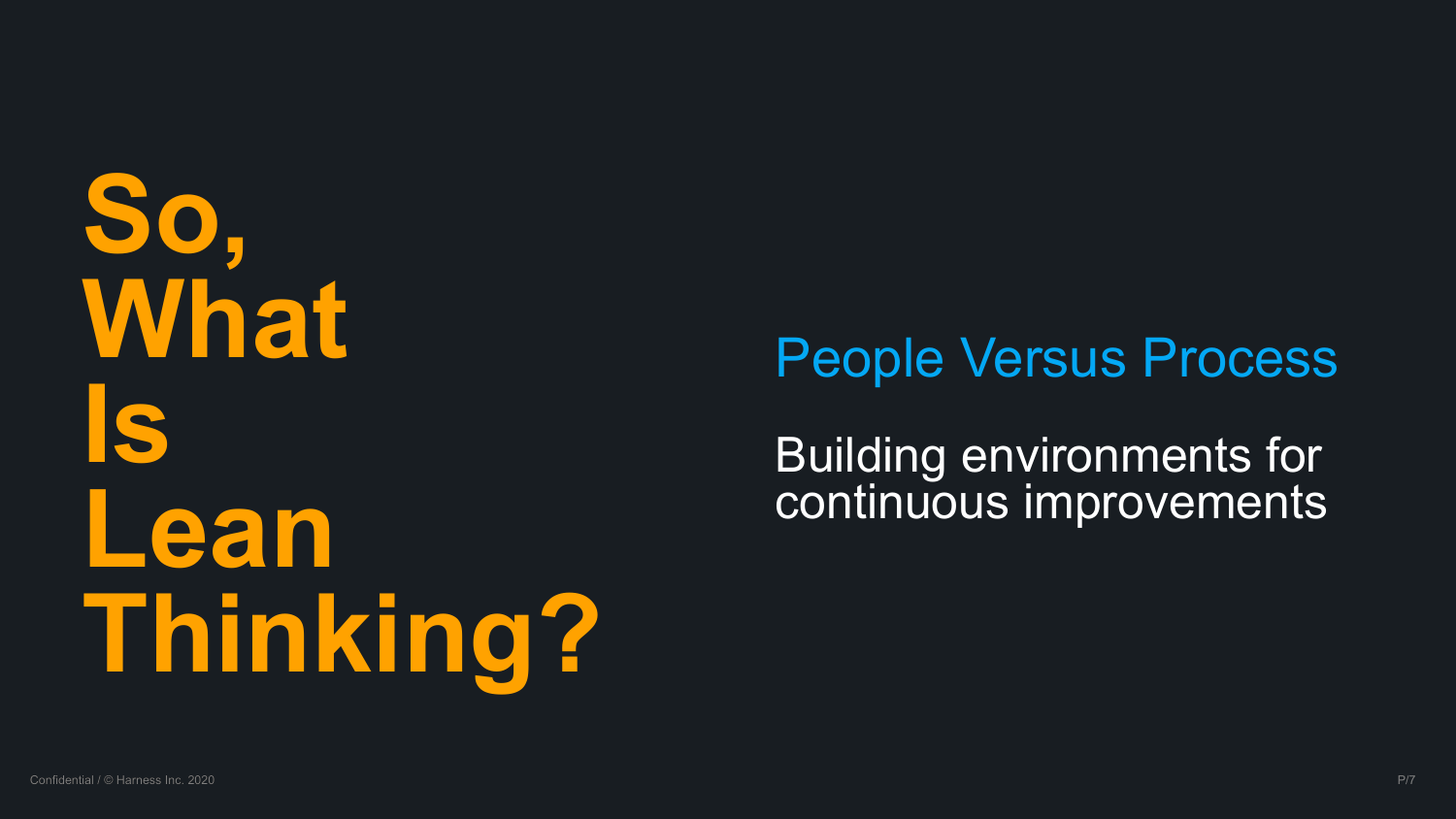**So, What Is Lean Thinking?**

A methodology for organizing activities to deliver more value, while eliminating waste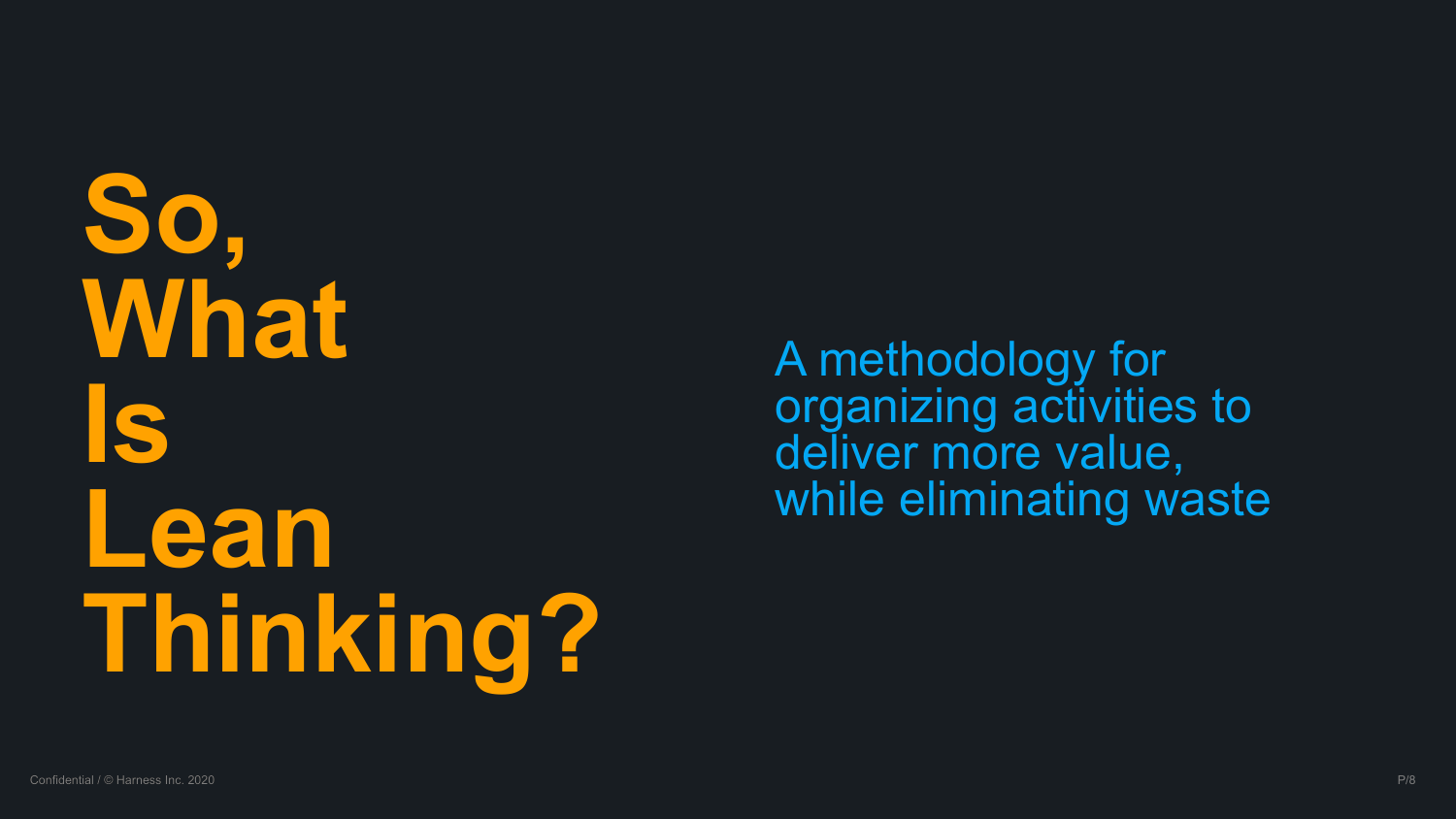### Agenda

- How does LT work?
- **Principles for VSM**
- **Possible Pitfalls**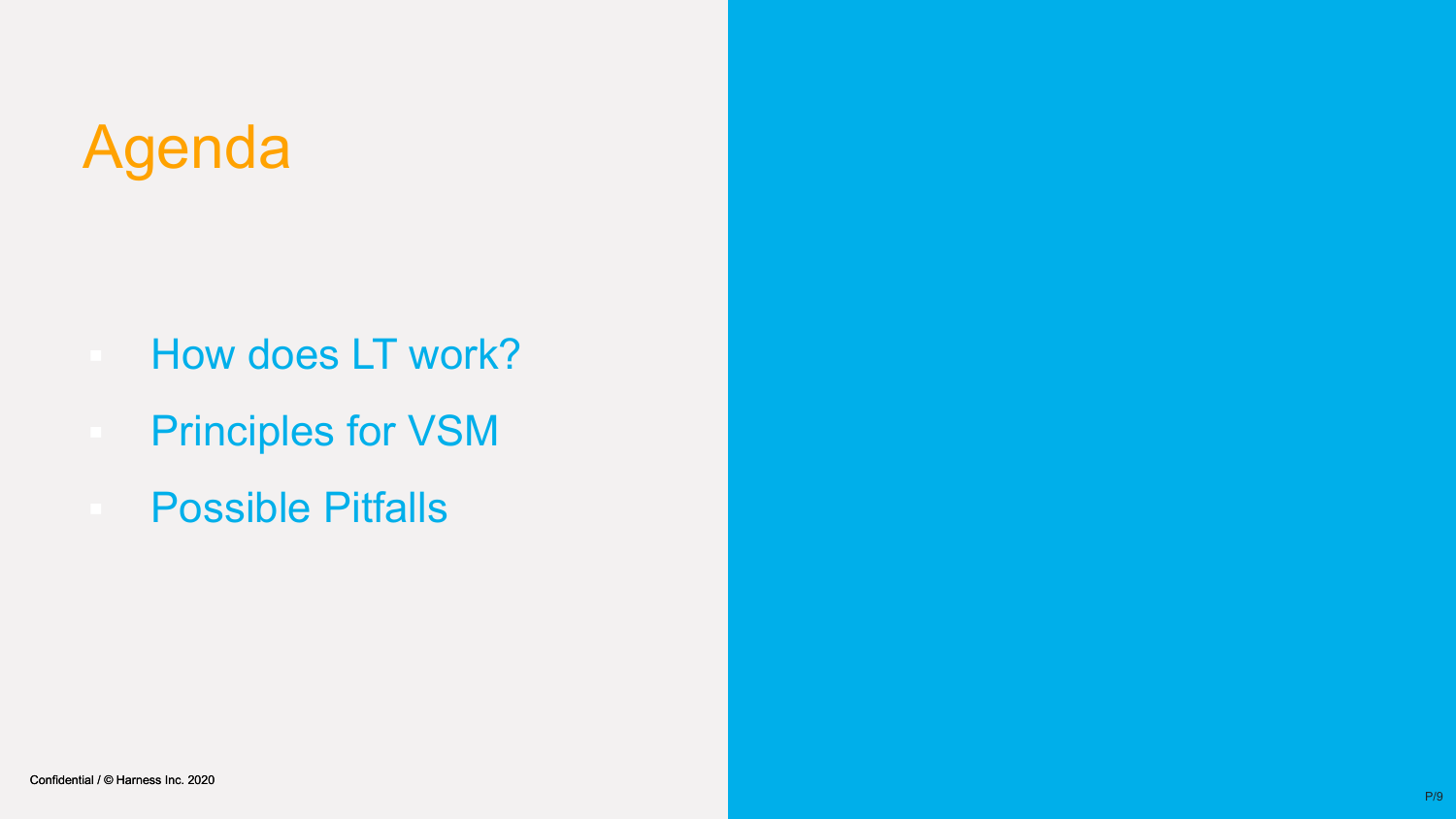### **Lean Thinking Practices**

Kanban Automation Andon / Stop the World Visualization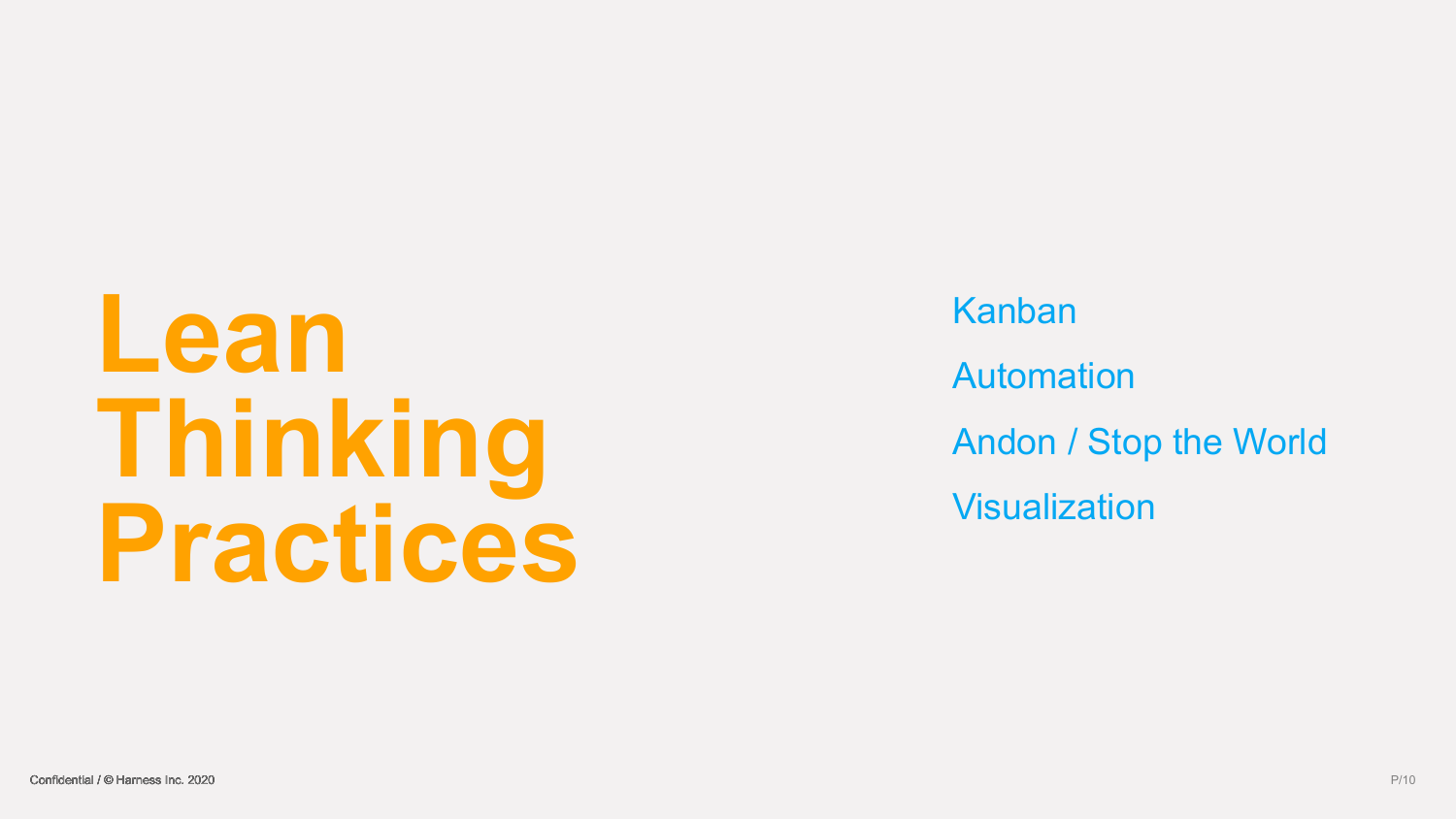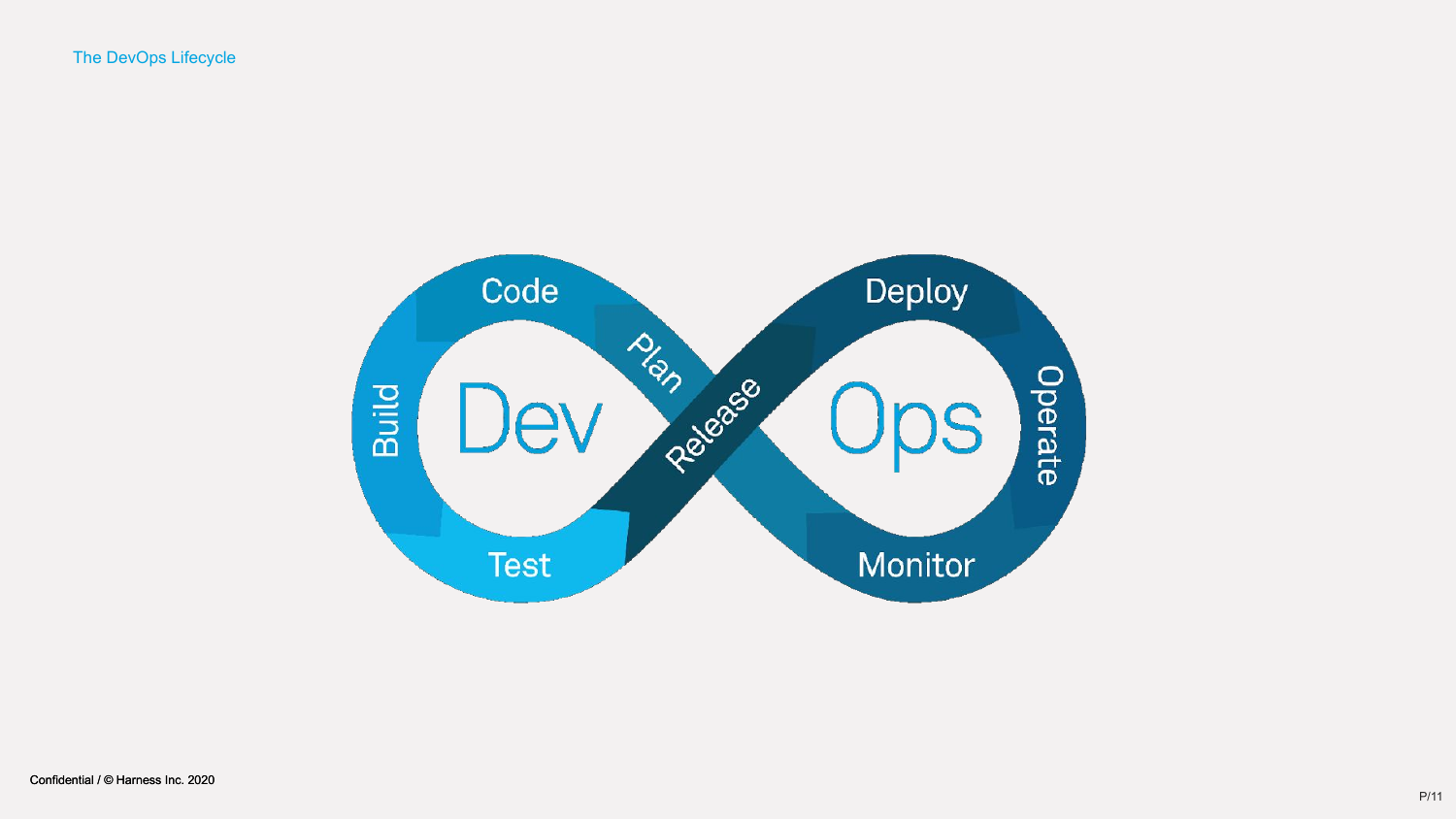**Principles For Value Stream Management**

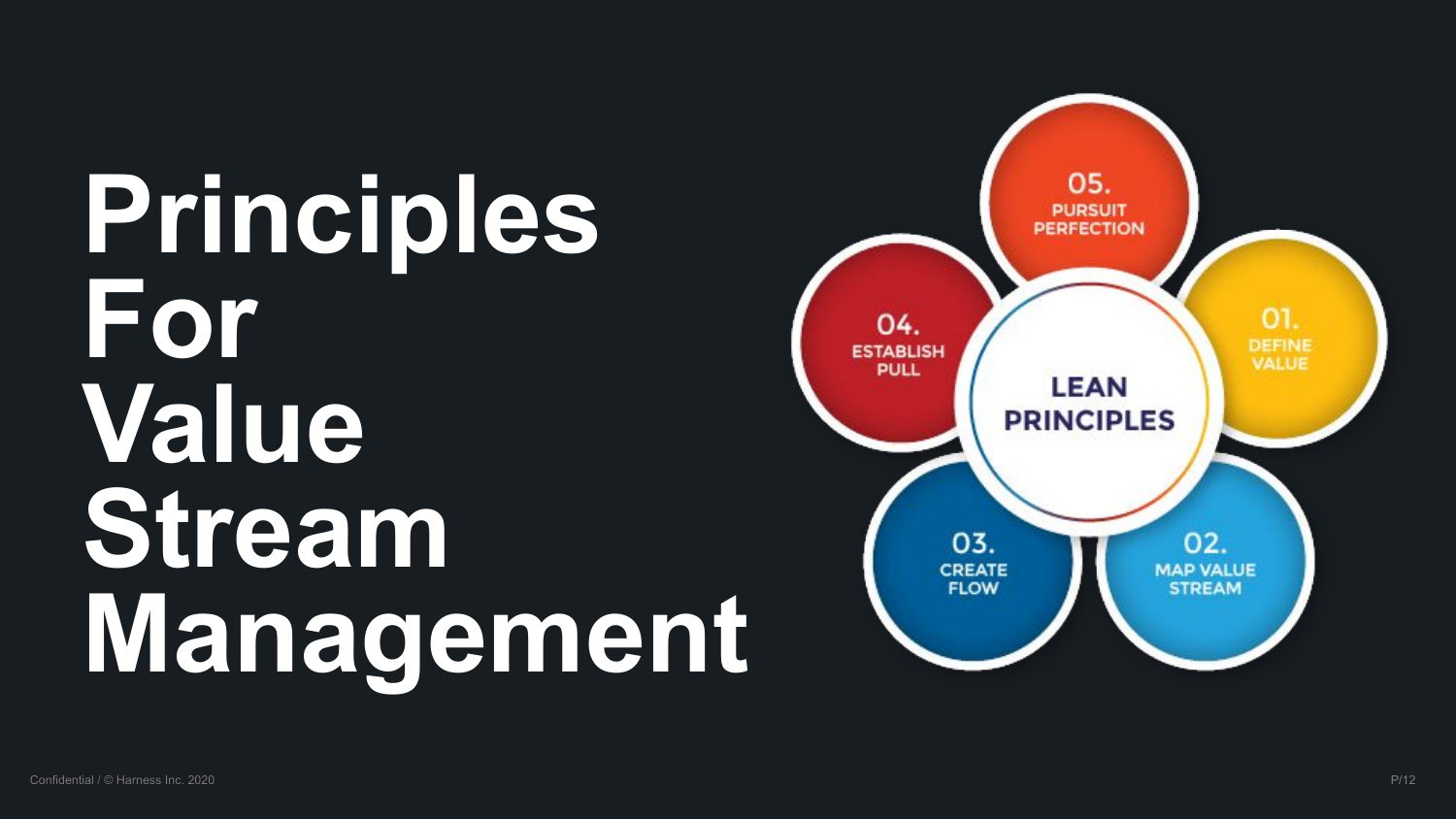## **Possible Pitfalls**

Controversies and challenges of lean thinking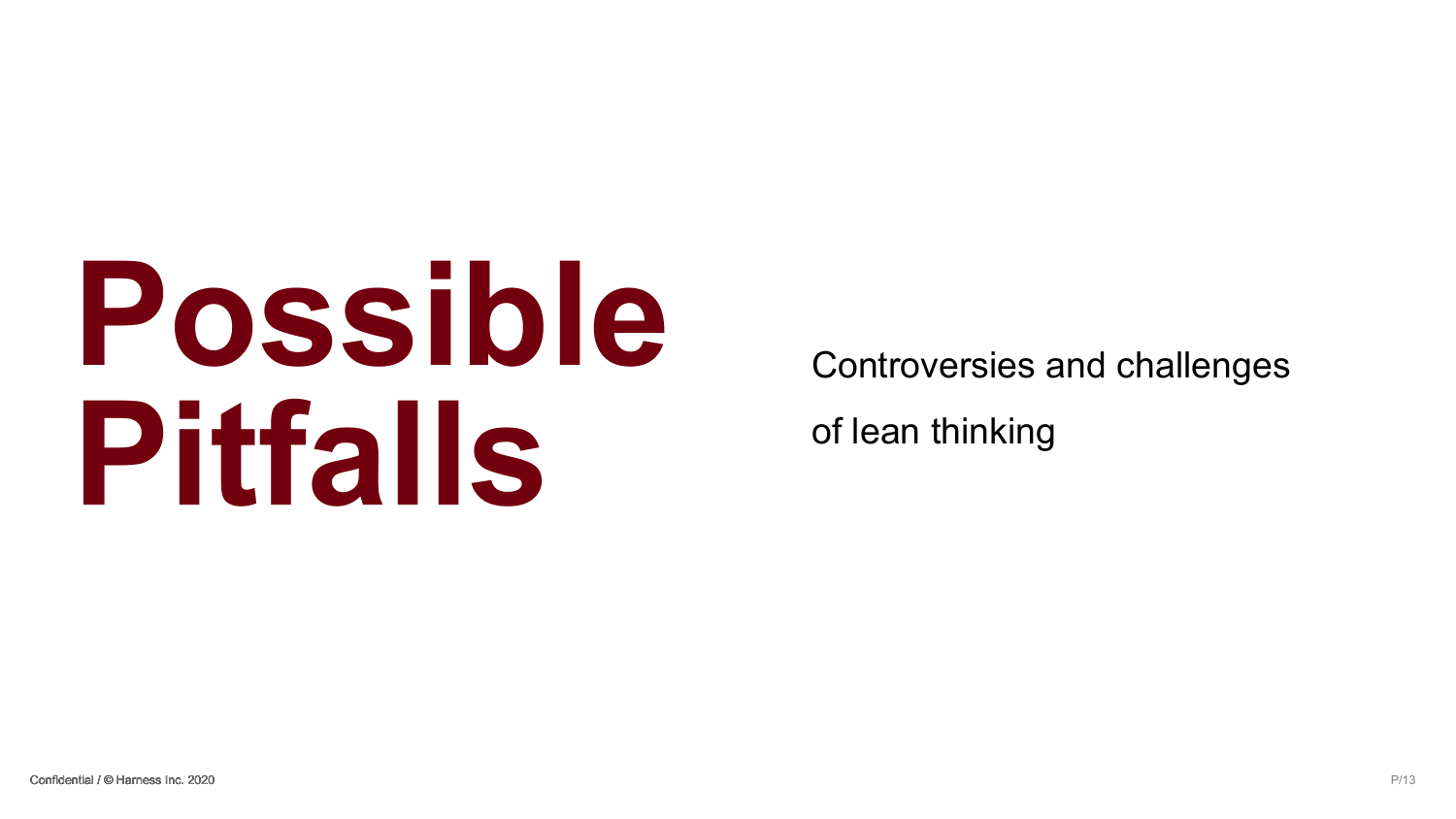Processes bring people to a standard level of productivity. Carefully designed processes create feedback loops.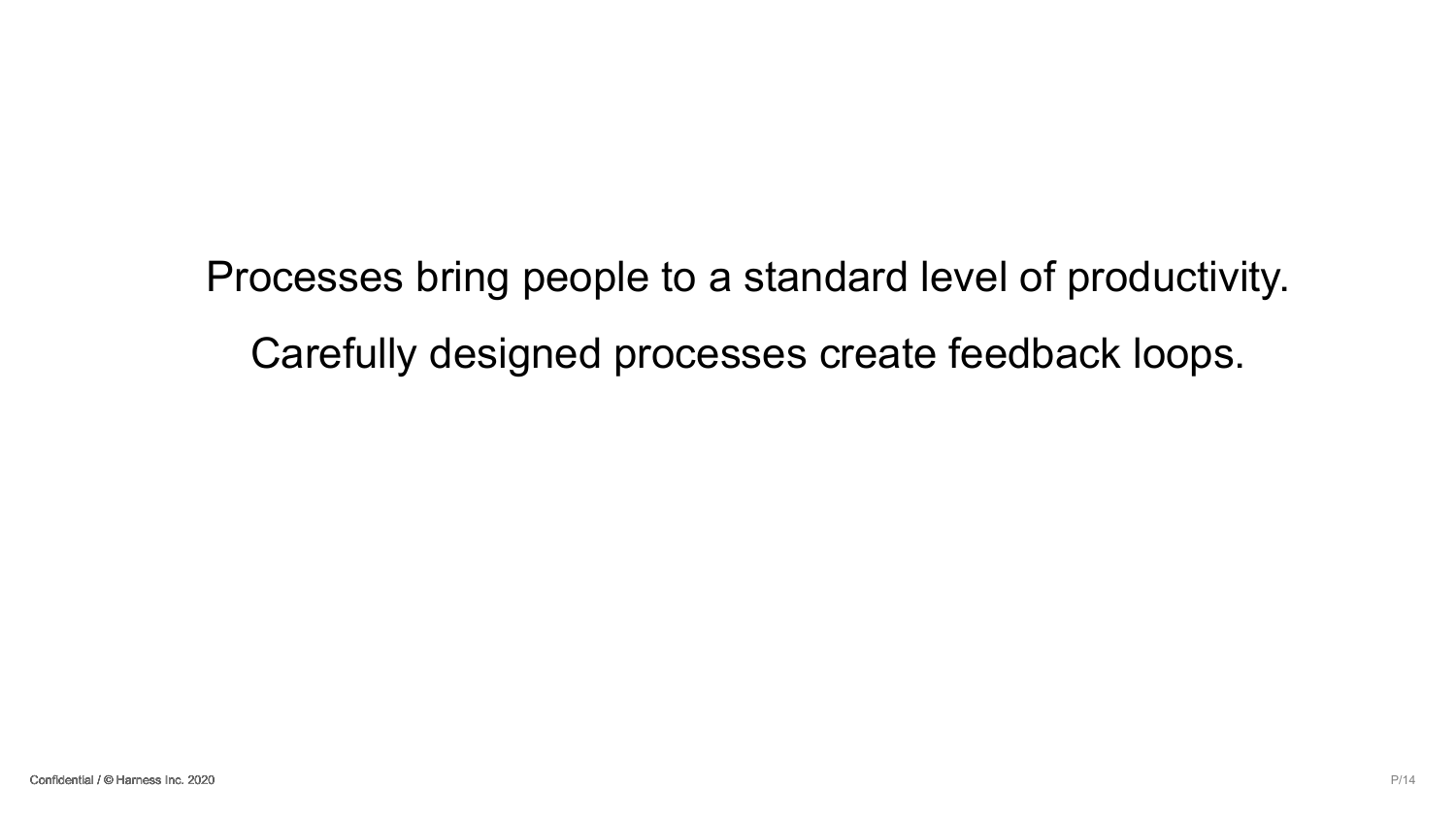Processes bring people to a standard level of productivity. Carefully designed processes create feedback loops. Process are dumb in nature. They work as designed. They break.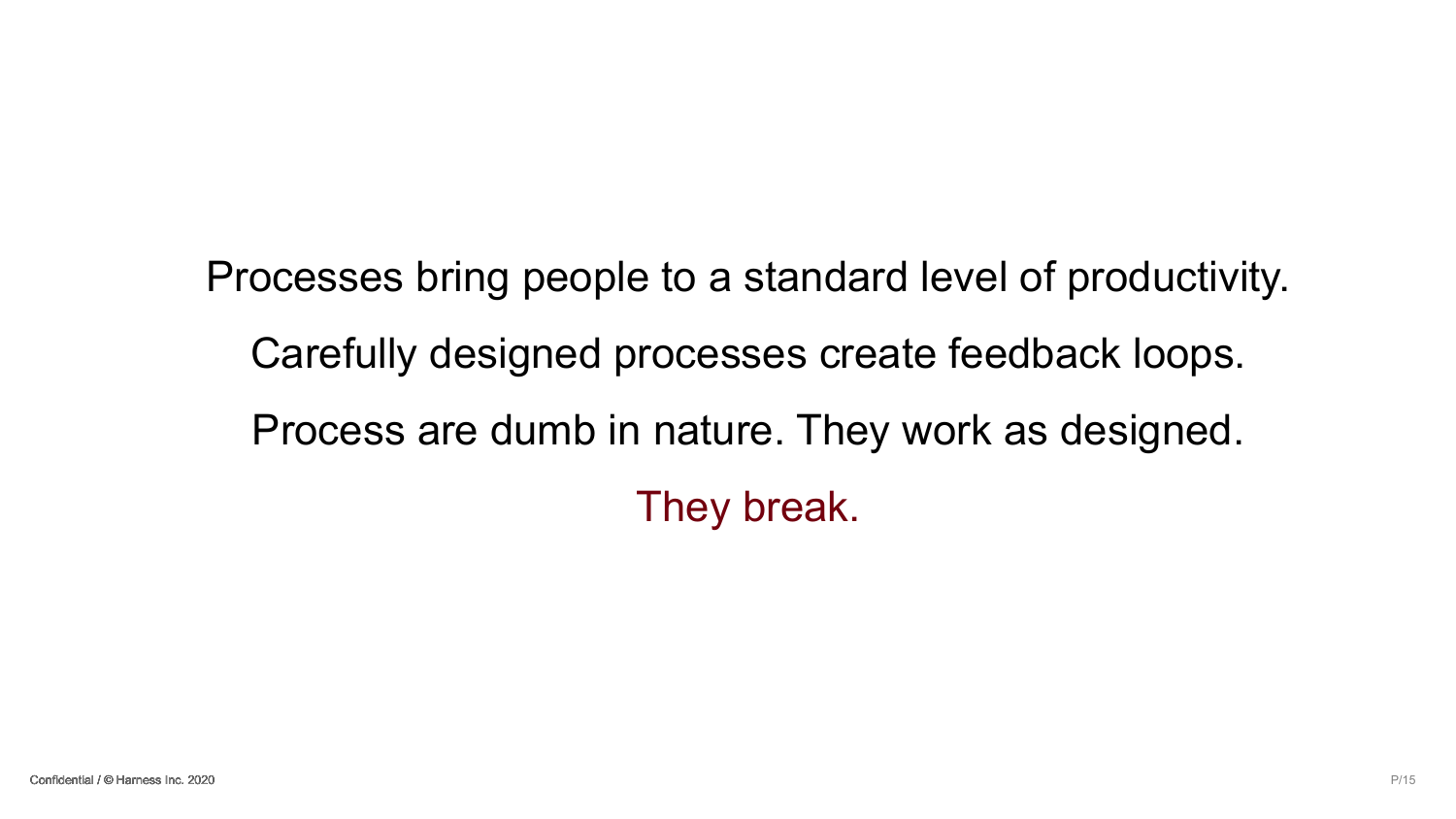People take over where processes fail.

Creativity and innovation come from freedom and problem solving. Lean Thinking is more than just the focus of efficiency.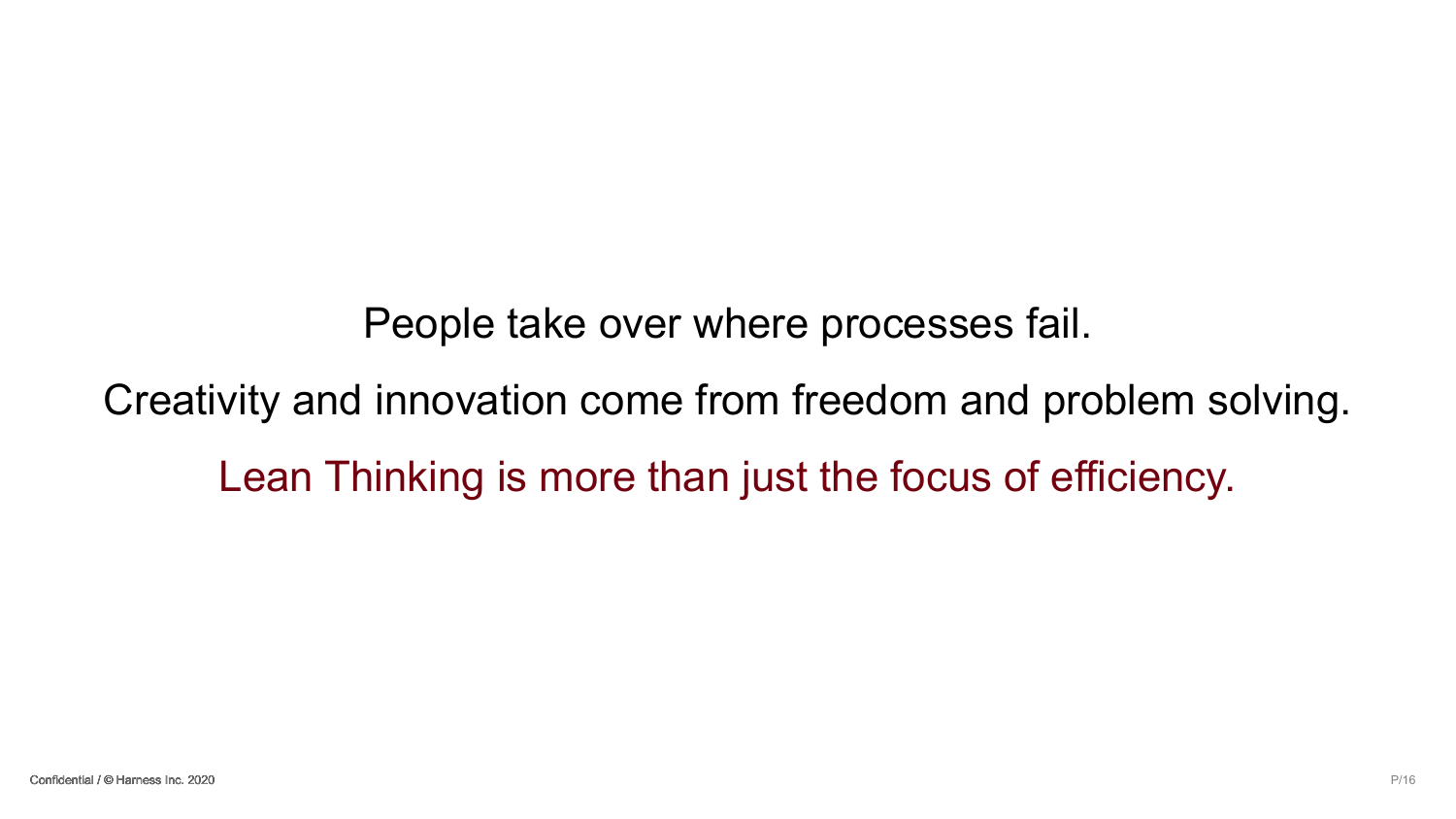### I am not here to be right, I am here to get it right. " "

/ Brené Brown